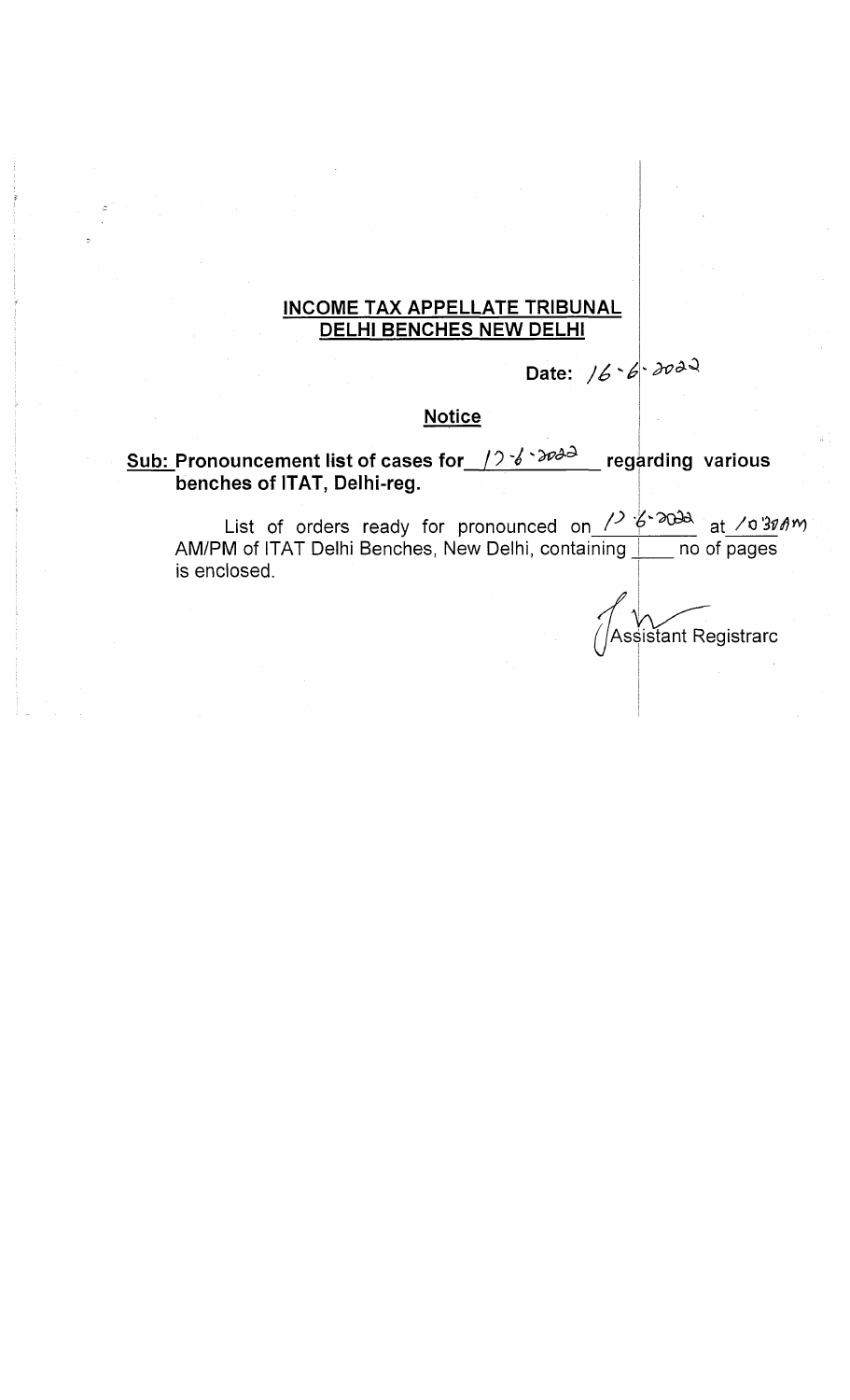### **INCOME TAX APPELLATE TRIBUNAL, DELHI BENCHES, NEW DELHI LIST OF CASE TO BE PRONOUNCED ON 17,06.2022 BEFORE SHRI C.N. PRASAD, JUDICIAL MEMBER**

|           |                       | DEFUNE SMNI CINI FRASAD, JUDICIAL IVIEIVIDEN<br><b>AND</b><br>SHRI PRADIP KUMAR KEDIA, ACCOUNTANT MEMBER |                |                     |
|-----------|-----------------------|----------------------------------------------------------------------------------------------------------|----------------|---------------------|
| SI.<br>No | ITA/WTA/MA<br>/SA No. | Name of the case                                                                                         | Bench          | To be pronounced by |
|           | 8885/Del /2019        | Arun Jain $\sqrt{\xi}$ 1 T $\mathcal{D}$                                                                 | $\overline{A}$ | PRADIP KUMAR KEDIA  |

stt. Registrar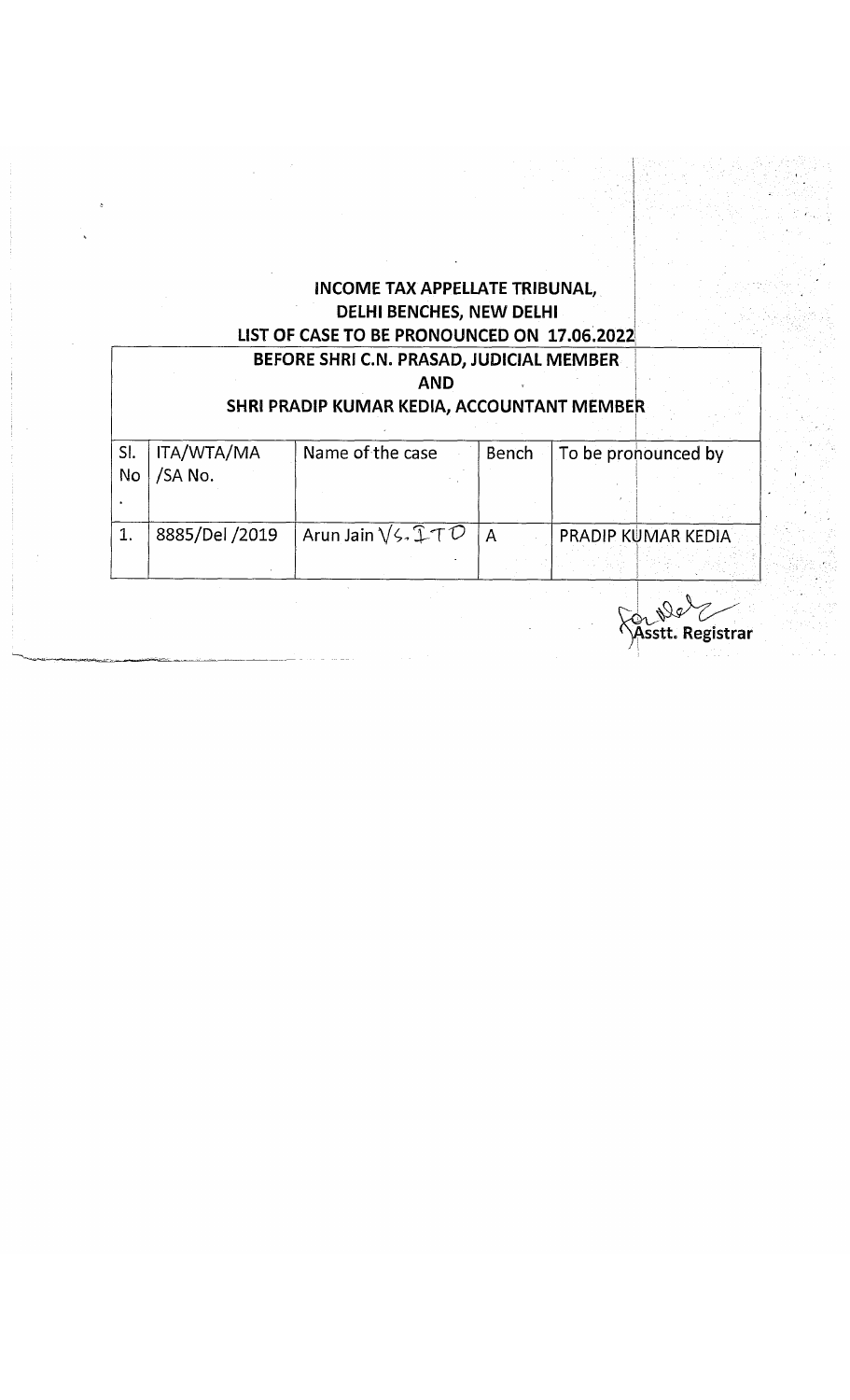#### INCOME TAX APPELLATE TRIBUNAL, DELHI BENCHES, NEW DELHI

# List of cases to be pronounced on  $17^{\text{th}}$  June, 2022 by Shri Pradip Kumar Kedia, Accountant Member

| -SI.<br>No. | ITA/WTA/M    | <b>Particulars</b>             | Bench | Second Member          |
|-------------|--------------|--------------------------------|-------|------------------------|
|             | 119/Del/2022 | M/s. Reliance Polycrete<br>Ltd |       | Sh. Saktijit Dey, J.M. |

*J v\ S* l Assistant Registrar, U ITAT, New Delhi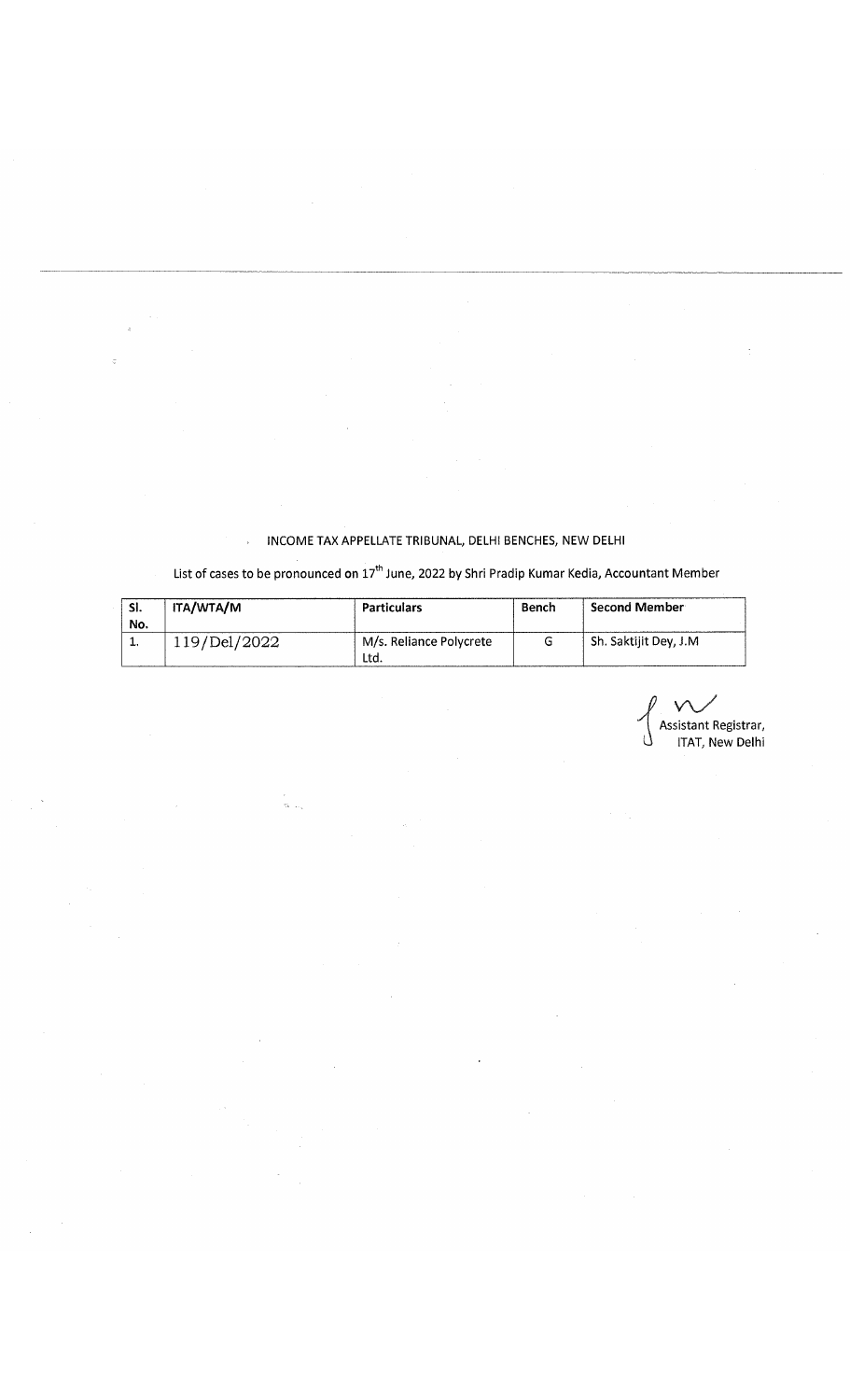# **INCOME TAX APPELLATE TRIBUNAL, DELHI BENCHES, NEW DELHI LIST OF CASE TO BE PRONOUNCED ON 17.06.2022**

### **BEFORE SHRI PRADIP KUMAR KEDIA, ACCOUNTANT MEMBER AND SHRI ANUBHAV SHARMA, JUDICIAL MEMBER**

| <u>JURIAN ANDER SUARDIA, JOSICIAL MENISCH</u> |              |                   |       |                           |  |  |  |
|-----------------------------------------------|--------------|-------------------|-------|---------------------------|--|--|--|
| SI.                                           | ITA/WTA/MA   | Name of the case  | Bench | To be pronounced by       |  |  |  |
| <b>No</b>                                     | /SA No.      |                   |       |                           |  |  |  |
|                                               |              |                   |       |                           |  |  |  |
|                                               | 972/Del/2020 | Mukta Rashmi Goel | D     | <b>PRADIP KUMAR KEDIA</b> |  |  |  |
|                                               |              |                   |       |                           |  |  |  |
|                                               |              |                   |       |                           |  |  |  |

**Asstt. Registrar**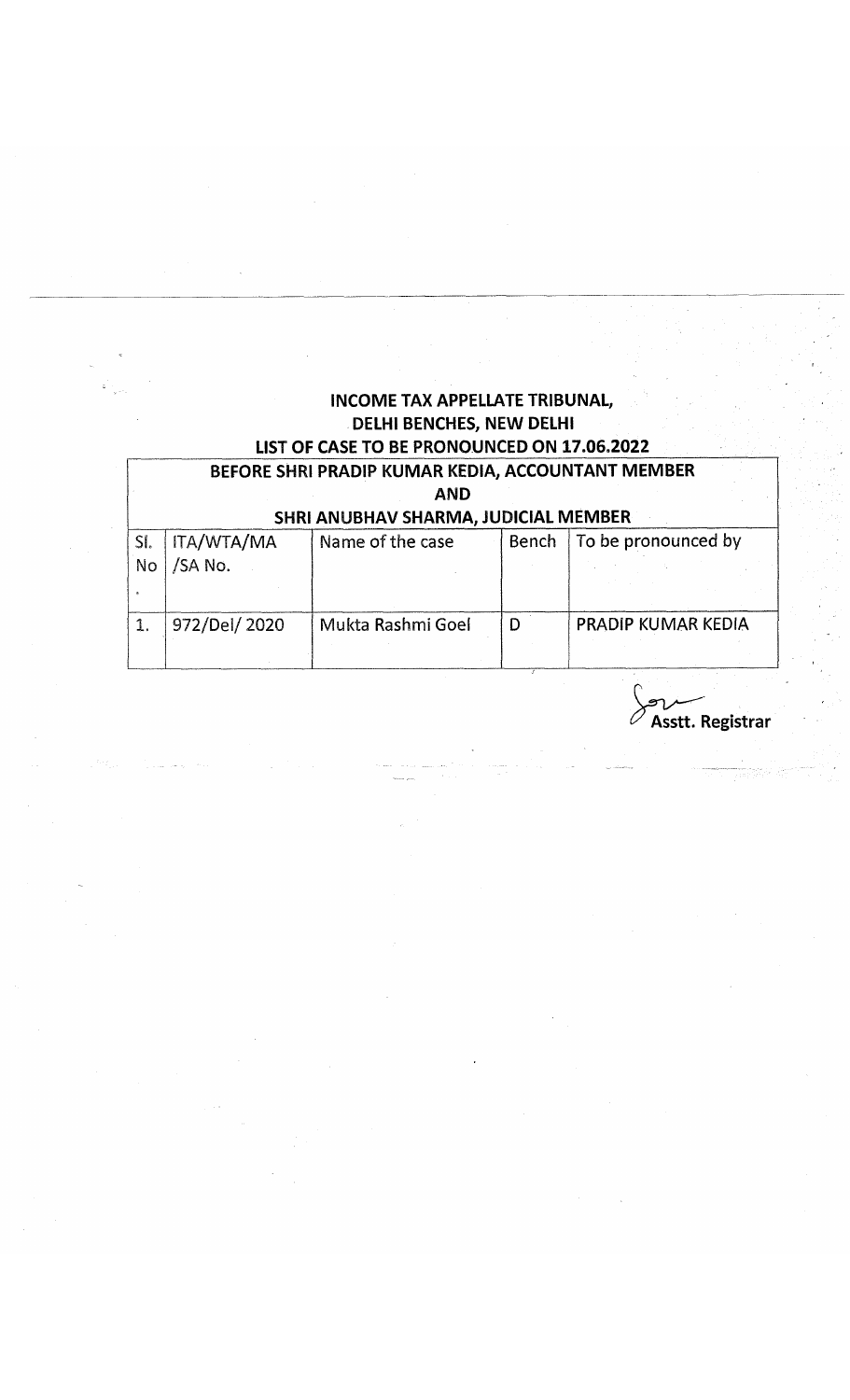#### **INCOME TAX APPELLATE TRIBUNAL DELHI BENCHES, NEW DELHI LIST OF CASES TO BE PRONOUNCED ON 17.06.2022 BY SHRI SHAMIN YAHYA, ACCOUNTANT MEMBER**

| S.No. ITA/WTA/MA NO. | Name of the Case                                                            |              | <b>Bench Second Member</b> |
|----------------------|-----------------------------------------------------------------------------|--------------|----------------------------|
| ITA No.5740/Del/2019 | DCIT, Circle 1(1), New Delhi vs. $\degree$ 'C'<br>M/s. India Habitat Centre |              | Ms. Astha Chandra, JM      |
| Ita No.3458/Del/2019 | Girdhari Lal vs.<br>ITO, Ward $1(5)$ , Gurgaon                              | $\mathbf{H}$ | Shri Anubhav Sharma, JM    |

AR (<u>XDMN.)</u><br>\ 16.06 .2022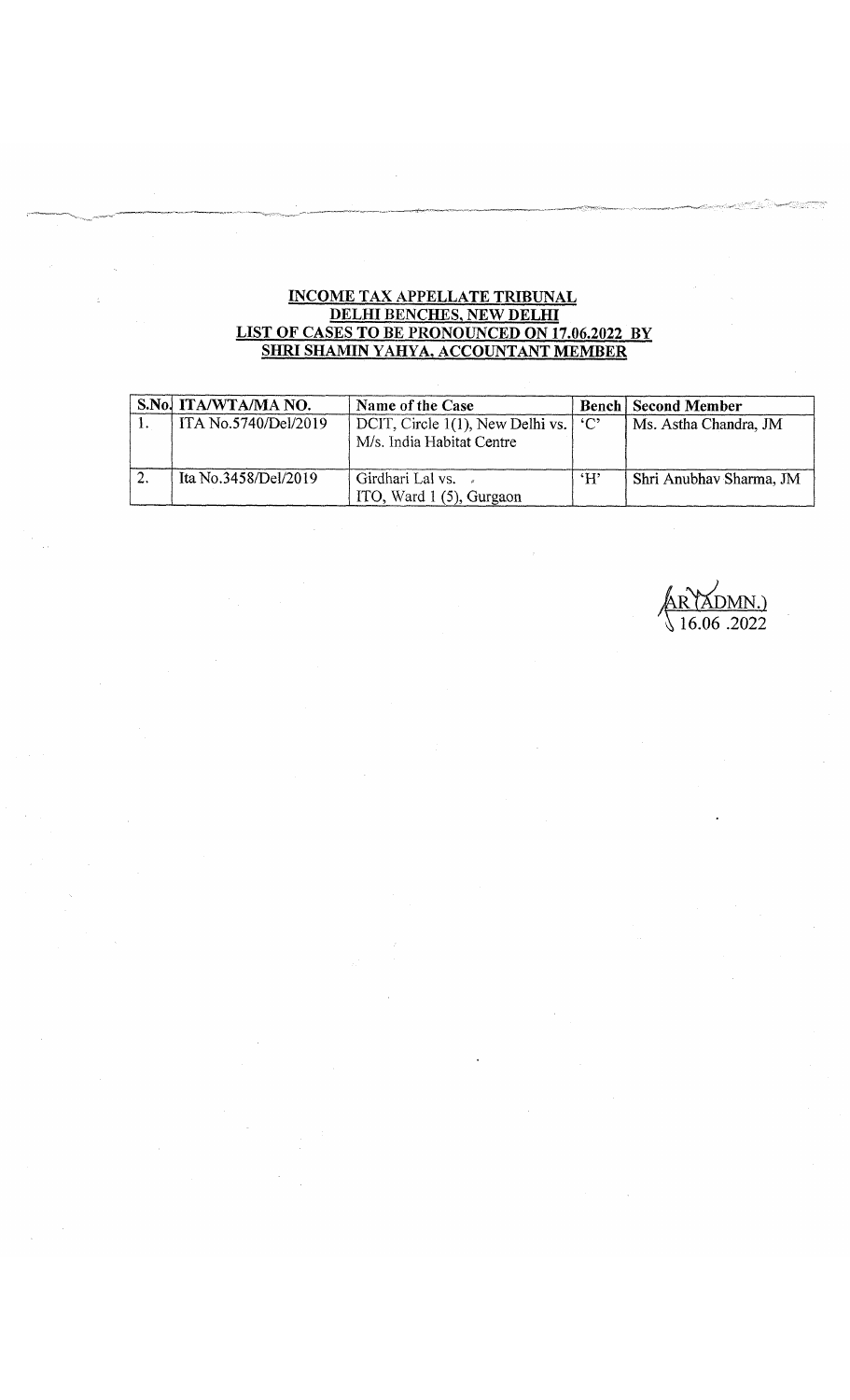#### **INCOME TAX APPELLATE TRIBUNAL**

#### **DELHI BENCHES : NEW DELHI**

# **LIST OF CASES TO BE PRONOUNCED ON 17.06.2022 AT 10.30 AM**

### **BEFORE SHRI ANIL CHATURVEDI, A.M.**

| No.<br>I.T.A.No. |             | Name of Case                                 | Bench | To be<br>pronounced<br>bν |  |
|------------------|-------------|----------------------------------------------|-------|---------------------------|--|
|                  | 2675/D/2018 | Kusum Stock Brokers<br>Pvt. Ltd., Ghaziabad. | SMC.  | A.M.                      |  |

'ASSISTANT REGISTRAR